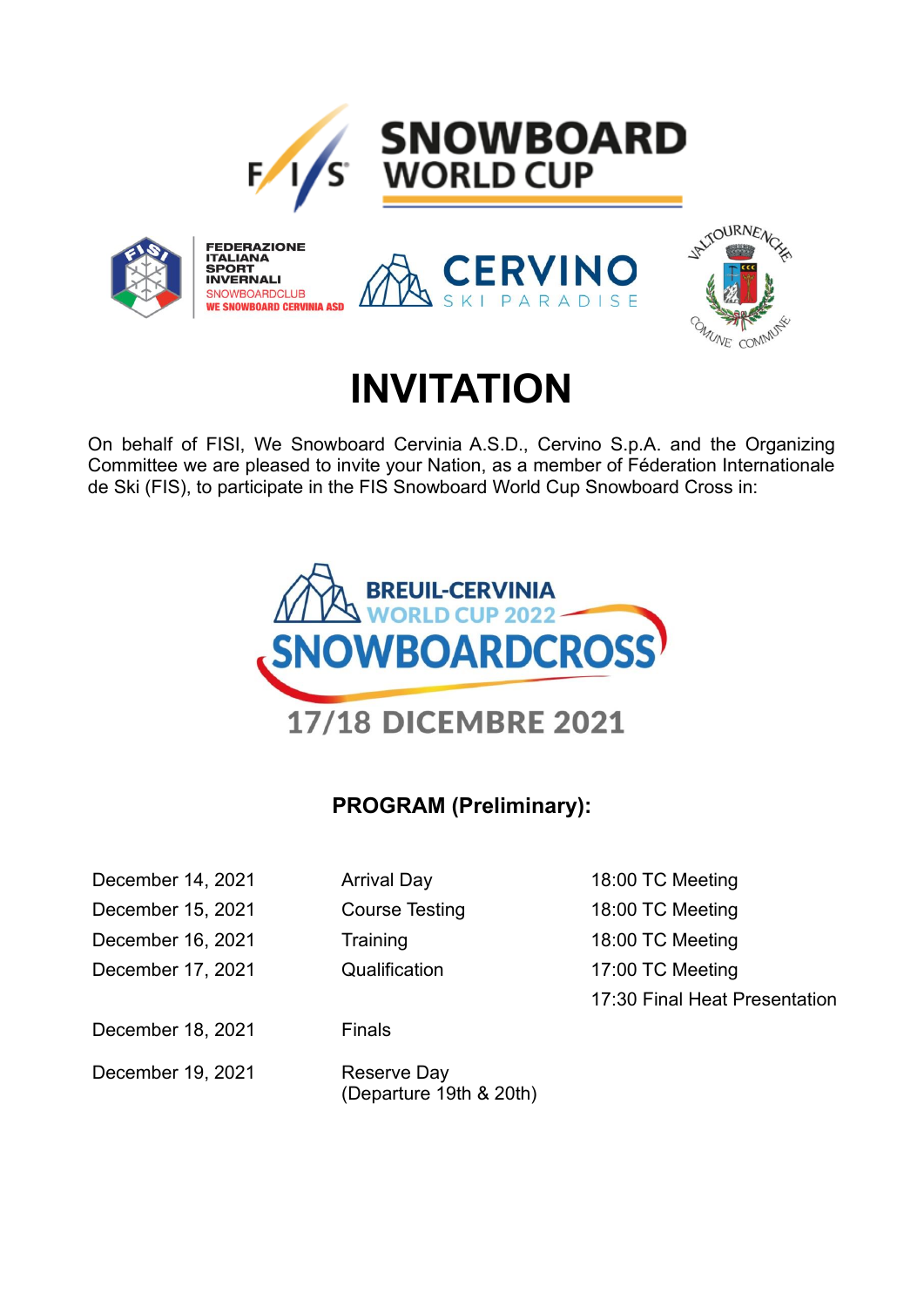#### **REGISTRATION – ENTRIES**

Entries will be accepted in accordance with the FIS quotas and rules. All entries must be done using the FIS Online Registration System, through the FIS home page within the mentioned deadlines: <https://profile.fis-ski.com/login>

Entries by mail or fax are no longer accepted. Deadline Entry: 07.11.2021

Deadline Final Entry: 07.12.2021

## **PARTICIPATION - FEE**

According to the FIS Snowboard World Cup Rules a total mandatory Participation Fee of **CHF 90** per each competitor, has to be paid to the organizing committee.

The fee includes: one official training, one qualification and one competition day.

The Participation Fee has to be paid per team at the Race Office in cash or by credit card.

## **ACCOMODATION AND WAX-ROOM**

Teams will be hosted for lodging and meals at different partner hotels due to the FIS Snowboard World Cup rules (4/5 nights at the FIS rate, **CHF 80**) from December 14th to December 18th/19th.

Earlier or later overnights do not benefit the FIS rate.

Official Arriving Day: 14th December Official Departure Day: 18th/19th December To reserve your rooms please contact the office:

- Mail to: [info@breuil-cervinia.it](mailto:info@breuil-cervinia.it)
- $-$  Phone:  $+39$  0166 940986

## **COMPETITION RULES**

FIS rules will be applied to this competition.

#### **PRIZE MONEY**

Prize money will be transferred within 7 days from the last competition day to the athlete's accounts.

All prize money will be issued following the new FIS prize money process. NSAs must manage all information required for prize money using the FIS Athlete Registration module in the FIS member section. All bank information MUST be uploaded to the FIS database prior to Finals. Athletes without the correct bank information uploaded to the FIS system will experience a delay in prize money bank transfer. The winners will receive prize money via bank transfer only (no checks). In order to process the prize money, all winners must provide valid bank details, identification, and complete appropriate tax documentation.

25,000 CHF will be awarded per gender, for each event. Prize money will be awarded to the top 10 men and top 10 women.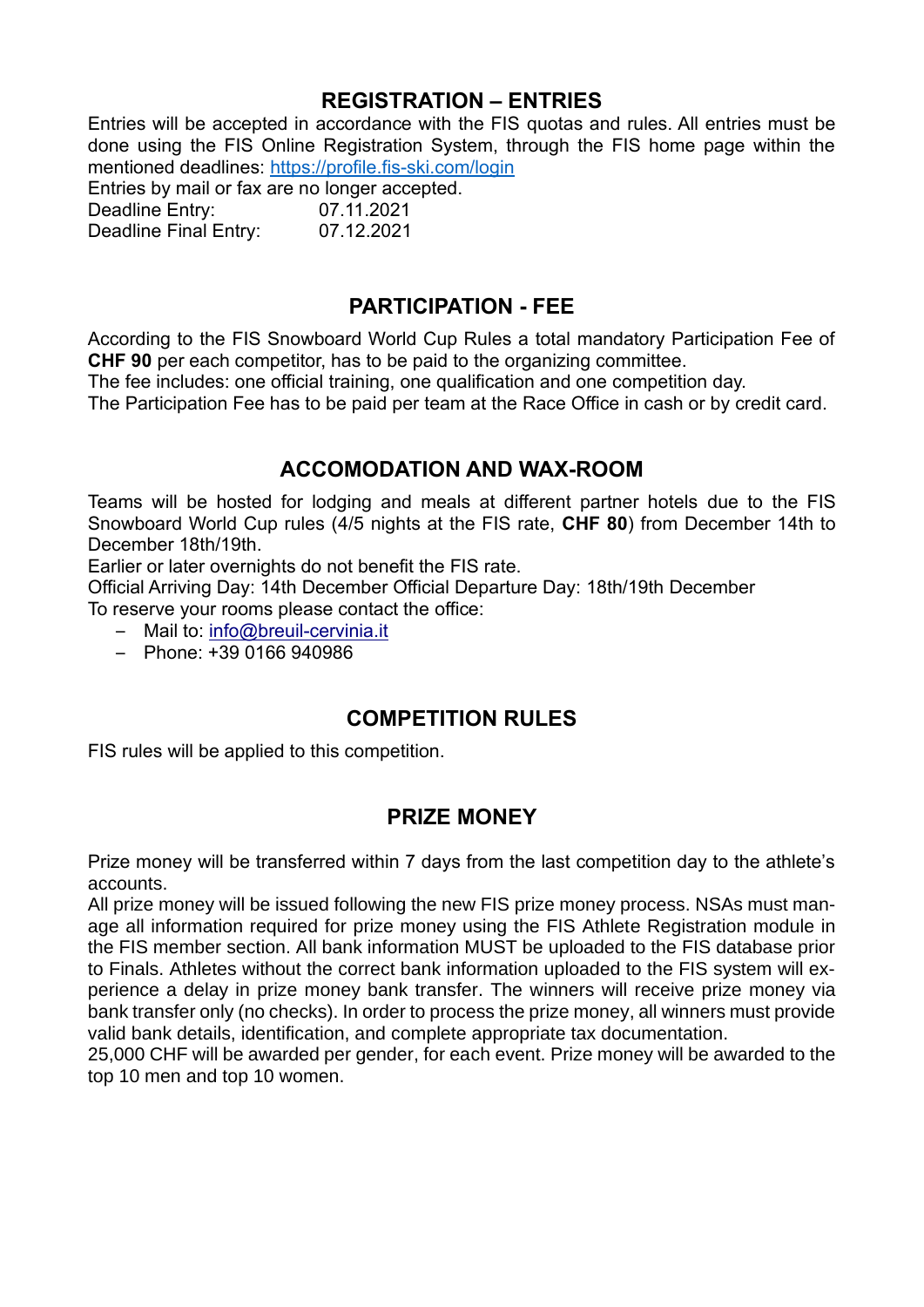| Place                  | <b>Amount CHF</b> | % of Total |
|------------------------|-------------------|------------|
| $1st$ place            | 11,250            | 45.00%     |
| $2nd$ place            | 5,875             | 23.50%     |
| 3rd place              | 3,125             | 12.50%     |
| $4th$ place            | 1,500             | 6.00%      |
| $5th$ place            | 750               | 3.00%      |
| $6th$ place            | 625               | 2.50%      |
| $7th$ place            | 563               | 2.25%      |
| 8 <sup>th</sup> place  | 500               | 2.00%      |
| $9th$ place            | 437               | 1.75%      |
| 10 <sup>th</sup> place | 375               | 1.50%      |
| Total                  | 25,000            | 100.00%    |

#### **REGISTRATION / RACE OFFICE**

Team registration will take place daily, starting on December 14th 2021 at the Race Office, located at Cervino Tourism Management in Via Circonvallazione n.18 in center town.

#### **FIS LICENSE**

All athletes are required to have a valid FIS license.

#### **MEDICAL AND ANTI-DOPING**

Anti-Doping control testing may be conducted in accordance with the rules and regulations set forth by FIS.

#### **RULES**

The Organizing Committee reserves the right to modify the schedule of the event stated in the program, depending on snow conditions and/or decisions of the competition jury.

#### **BIBS**

The competitors must wear bibs during trainings, competition and award ceremonies. Please note that there will be a deposit of  $\epsilon$  20 for each bib, payable in cash at the race office.

#### **TRANSPORTATION**

Teams are responsible for their own transportation.